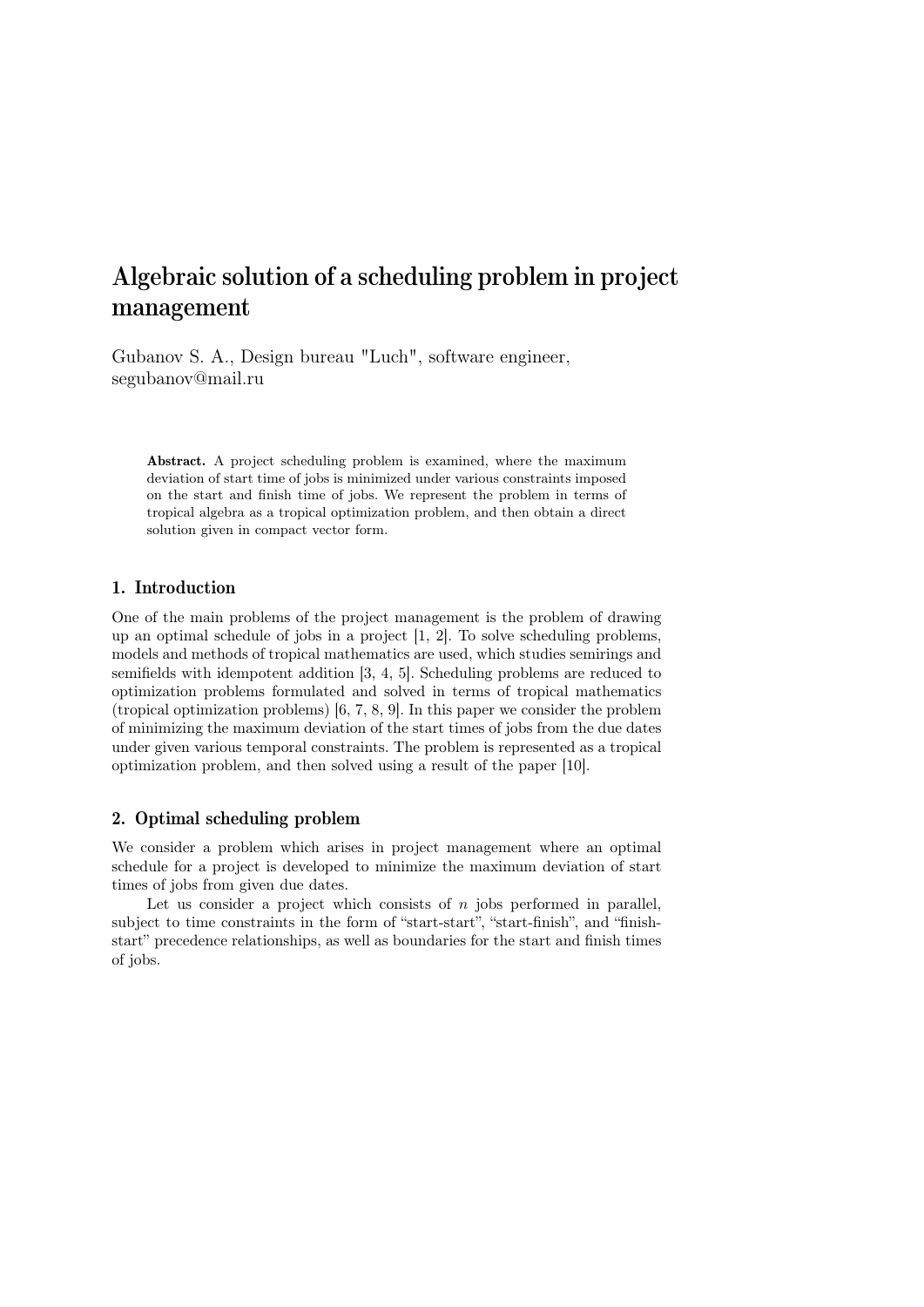2Gubanov S. A., Design bureau "Luch", software engineer, segubanov@mail.ru

For each job  $i = 1, \ldots, n$ , we denote the start time by  $x_i$  and the finish time by  $y_i$ . Let the values  $g_i$  and  $h_i$  define the earliest and latest allowed start time, as well as  $f_i$  defines the latest finish time. These values set boundaries for the start and finish times in the form of the inequalities

$$
g_i \le x_i \le h_i, \qquad y_i \le f_i.
$$

The "start-start" constraints for the job  $i$  are defined in the form of inequalities  $b_{ij} + x_j \leq x_i$  for all  $j = 1, ..., n$ , where  $b_{ij}$  denotes the minimum allowed time interval between the start of job *i* and the start of *j*. We put  $b_{ij} = -\infty$  if the value  $b_{ij}$  is not set. Combining the inequalities over all  $j$  gives the equivalent inequality

$$
\max_{1 \le j \le n} (b_{ij} + x_j) \le x_i.
$$

Let us denote the minimum allowed interval between the start time of  $i$  and the finish time of j by  $c_{ij}$  ( $c_{ij} = -\infty$  if the interval is not specified) and write the "start-finish" constraint in the form of the inequality  $c_{ij} + x_j \leq y_i$ . We assume that the job finishes immediately when the "start-finish" constraints are satisfied, and then the equality  $c_{ij} + x_j = y_i$  is satisfied for at least one j. After combining the inequalities for all  $j$ , we obtain

$$
\max_{1 \le j \le n} (c_{ij} + x_j) = y_i.
$$

We denote the minimum allowed interval between the finish time of job  $i$  and the start time of j by  $d_{ij}$  ( $d_{ij} = -\infty$  if no interval is specified). The "finish-start" constraints are written as the inequalities  $d_{ij} + y_j \leq x_i$ , which are combined into the inequality

$$
\max_{1 \le j \le n} (d_{ij} + y_j) \le x_i.
$$

Suppose that for each job  $i$ , a due date  $p_i$  is given, which determines the most desirable start time. We formulate a problem of minimizing the maximum deviation of start time of jobs from the due dates under given constraints as the problem of determining for all  $i = 1, \ldots, n$  the values  $x_i$  and  $y_i$  to find

$$
\min_{x_i, y_i} \max \left( \max_{1 \le i \le n} (p_i - x_i), \max_{1 \le i \le n} (x_i - p_i) \right);
$$
\n
$$
\max_{1 \le j \le n} (b_{ij} + x_j) \le x_i, \max_{1 \le j \le n} (c_{ij} + x_j) = y_i,
$$
\n
$$
\max_{1 \le j \le n} (d_{ij} + y_j) \le x_i, \quad g_i \le x_i \le h_i,
$$
\n
$$
y_i \le f_i, \quad i = 1, ..., n.
$$
\n(1)

Below, this problem is formulated in terms of tropical mathematics and solved by using methods of tropical optimization.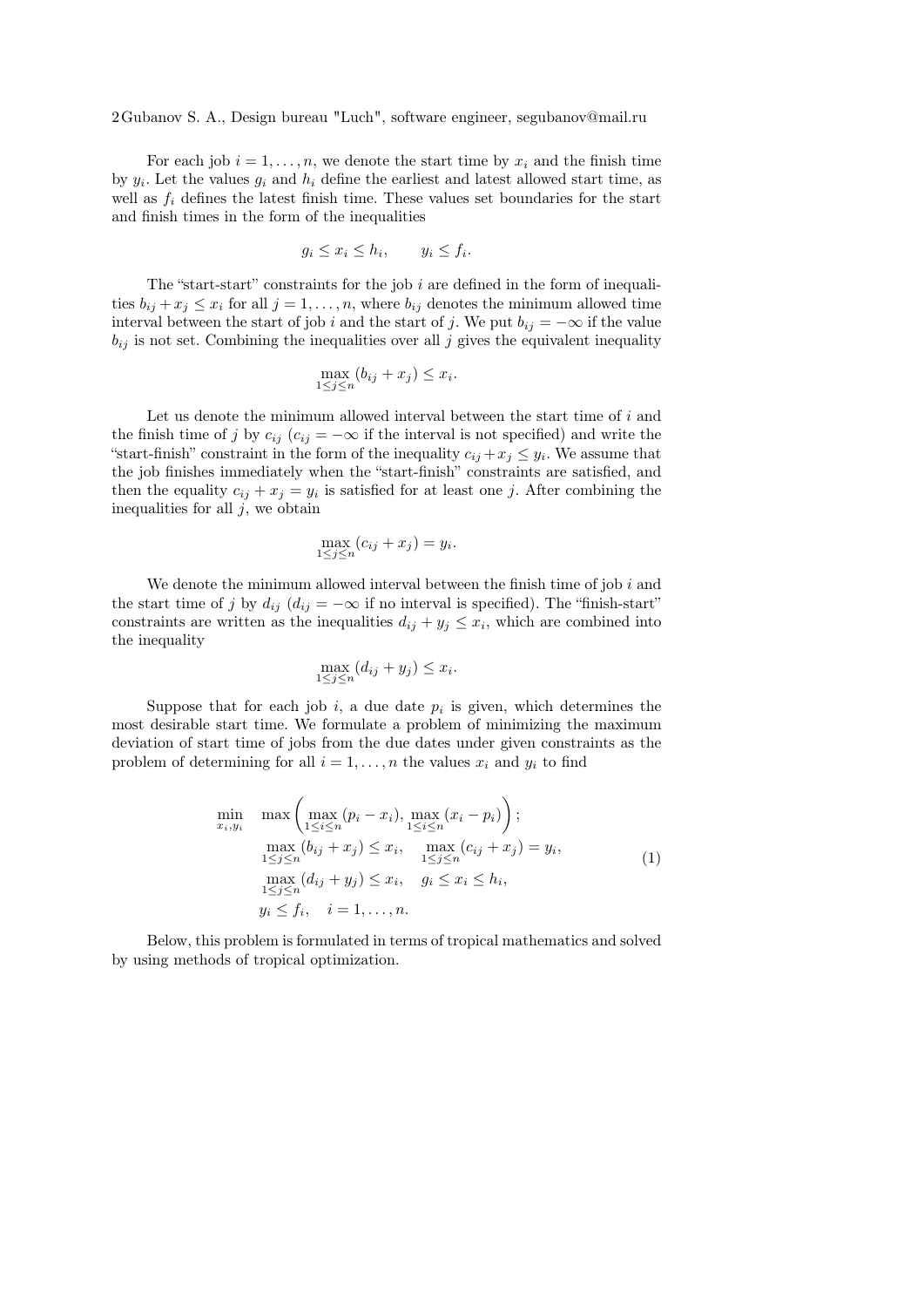#### 3. Elements of tropical mathematics

Let us outline the main definitions and results of tropical (idempotent) mathematics [7, 8, 4, 5], which are used in the next section for describing and solving tropical optimization problems.

Let  $X$  be a set that is closed under the associative and commutative operations of addition ⊕ and multiplication ⊗, and contain their neutral elements zero 0 and one 1. Addition is idempotent (for each  $x \in \mathbb{X}$  the equality  $x \oplus x = x$  holds), while multiplication is distributive with respect to addition and invertible (for any  $x \neq 0$ there exists  $x^{-1}$  such that  $x \otimes x^{-1} = 1$ ). The algebraic system  $\langle \mathbb{X}, \mathbb{0}, \mathbb{1}, \oplus, \otimes \rangle$  is called an idempotent semifield. The sign  $\otimes$  of the multiplication operation will be omitted from now on.

Idempotent addition defines a partial order:  $x \leq y$  if and only if  $x \oplus y = y$ . We assume that this partial order extends to a linear order on  $X$ .

For any  $x \neq 0$  and integer  $p > 0$ , an integer power is defined in the usual way:  $x^0 = 1$ ,  $x^p = x^{p-1}x$ ,  $x^{-p} = (x^{-1})^p$ ,  $\mathbb{O}^p = \mathbb{O}$ . It is assumed that the powers with rational exponents are also defined.

An example of the idempotent semifield is the real semifield  $\mathbb{R}_{\text{max},+} = \langle \mathbb{R} \cup$  ${-\infty}, -\infty, 0, \text{max}, +\rangle$  for which  $\mathbb{0} = -\infty$ ,  $\mathbb{1} = 0, \oplus = \text{max}$  and  $\otimes = +$ .

Let us denote by  $\mathbb{X}^{m \times n}$  the set of matrices which consist of m rows and m columns with elements from X. Addition and multiplication of conforming matrices  $\mathbf{A} = (a_{ij}), \mathbf{B} = (b_{ij})$  and  $\mathbf{C} = (c_{ij}),$  as well as multiplication by a scalar x are defined by the formulas

$$
\{\boldsymbol{A}\oplus\boldsymbol{B}\}_{ij}=a_{ij}\oplus b_{ij},\quad \{\boldsymbol{BC}\}_{ij}=\bigoplus_k b_{ik}c_{kj},\quad \{x\boldsymbol{A}\}_{ij}=xa_{ij}.
$$

The order relation given above is extended to matrices and is understood entrywise.

Consider square matrices in  $\mathbb{X}^{n \times n}$ . The matrix **I** with elements equal to 1 on the main diagonal and 0 outside it is the identity matrix.

For any square matrix  $\mathbf{A} = (a_{ij})$  and integer  $p > 0$  the power is given by:  $A^0 = I$ ,  $A^p = A^{p-1}A$ . We define the functions

$$
\operatorname{tr} \boldsymbol{A} = \bigoplus_{i=1}^n a_{ii}, \quad \operatorname{Tr} (\boldsymbol{A}) = \bigoplus_{k=1}^n \operatorname{tr} \boldsymbol{A}^k,
$$

If  $\text{Tr}(\mathbf{A}) \leq \mathbb{1}$ , then the Kleene matrix is defined in the form

$$
\boldsymbol{A}^* = \bigoplus_{k=0}^{n-1} \boldsymbol{A}^k.
$$

The set of column vectors consisting of  $n$  elements is denoted by  $\mathbb{X}^n$ . A vector without zero elements is called regular.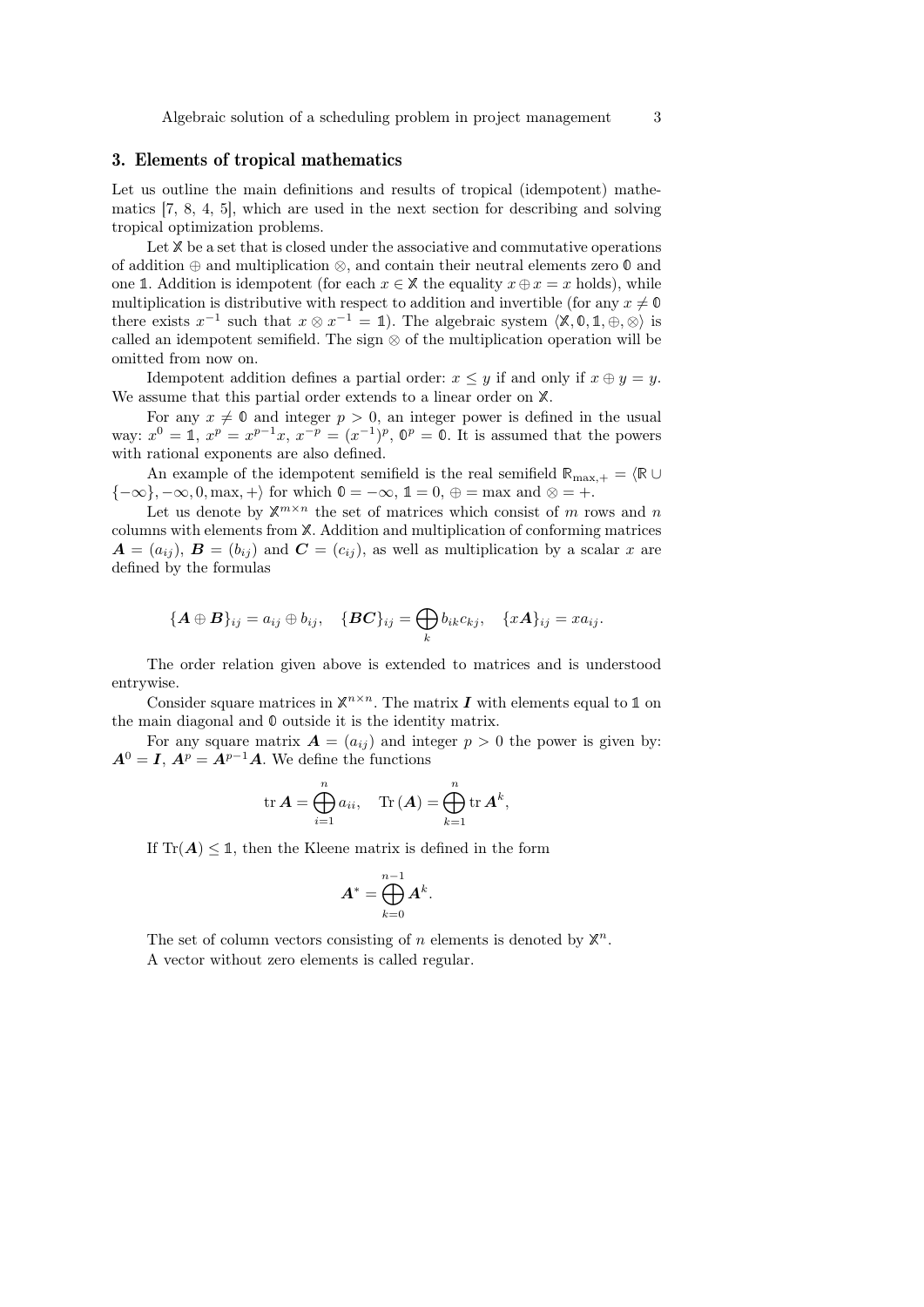4Gubanov S. A., Design bureau "Luch", software engineer, segubanov@mail.ru

For any nonzero vector  $\boldsymbol{x} = (x_i) \in \mathbb{X}^n$ , the transposed vector is denoted as  $x^T$ . The multiplicatively conjugate vector for x is the row vector  $x^- = (x_i^-)$ , where  $x_i^- = x_i^{-1}$  if  $x_i \neq \emptyset$  and  $x_i^- = \emptyset$  – otherwise.

#### 4. Solution of the optimal planning problem

Let us formulate the problem (1) in terms of the idempotent semifield  $\mathbb{R}_{\text{max},+}$ . We denote the following matrices and vectors:

$$
B = (b_{ij}), \quad C = (c_{ij}), \quad D = (d_{ij}),
$$
  

$$
x = (x_i), \quad y = (y_i), \quad f = (f_i), \quad g = (g_i), \quad h = (h_i), \quad p = (p_i).
$$

The problem (1) in vector notation has the form

$$
\min_{x,y} \quad x^- p \oplus p^- x, \nBx \le x, \quad Cx = y, \quad Dy \le x, \quad g \le x \le h, \quad y \le f
$$
\n(2)

The solution of the problem is described by the following statement.

**Lemma 1.** Let  $B$  and  $D$  be matrices,  $C$  be a column-regular matrix such that the matrix  $\mathbf{R} = \mathbf{B} \oplus \mathbf{D}\mathbf{C}$  satisfies  $\text{Tr}(\mathbf{R}) \leq \mathbb{1}$ . Let **q** be a vector, and **f** and **h** be regular vectors such that the vector  $s^T = f^-C \oplus h^-$  satisfies the condition  $s^T R^* g \leq 1$ .

Then the minimum value of the objective function in problem (2) is equal to

$$
\theta = (\boldsymbol{p}^-\boldsymbol{R}^*\boldsymbol{p})^{1/2} \oplus \boldsymbol{s}^T\boldsymbol{R}^*\boldsymbol{p} \oplus \boldsymbol{p}^-\boldsymbol{R}^*\boldsymbol{g},
$$

and all regular solutions have the form

$$
x = R^*u, \quad y = CR^*u,
$$
\n(3)

where  $\boldsymbol{u}$  is any regular vector which satisfies the conditions

$$
\mathbf{g} \oplus \theta^{-1} \mathbf{p} \le \mathbf{u} \le ((\mathbf{s}^T \oplus \theta^{-1} \mathbf{p}^-) \mathbf{R}^*)^- . \tag{4}
$$

#### 5. Conclusion

A project scheduling problem is considered, which consists in minimizing the maximum deviation of start times of jobs from given due dates under given constraints of the form "start-start", "start-finish", "finish-start" and boundaries for the earliest and latest allowed start time. A direct solution of the problem is obtained, which can be used for both formal analysis and direct calculations.